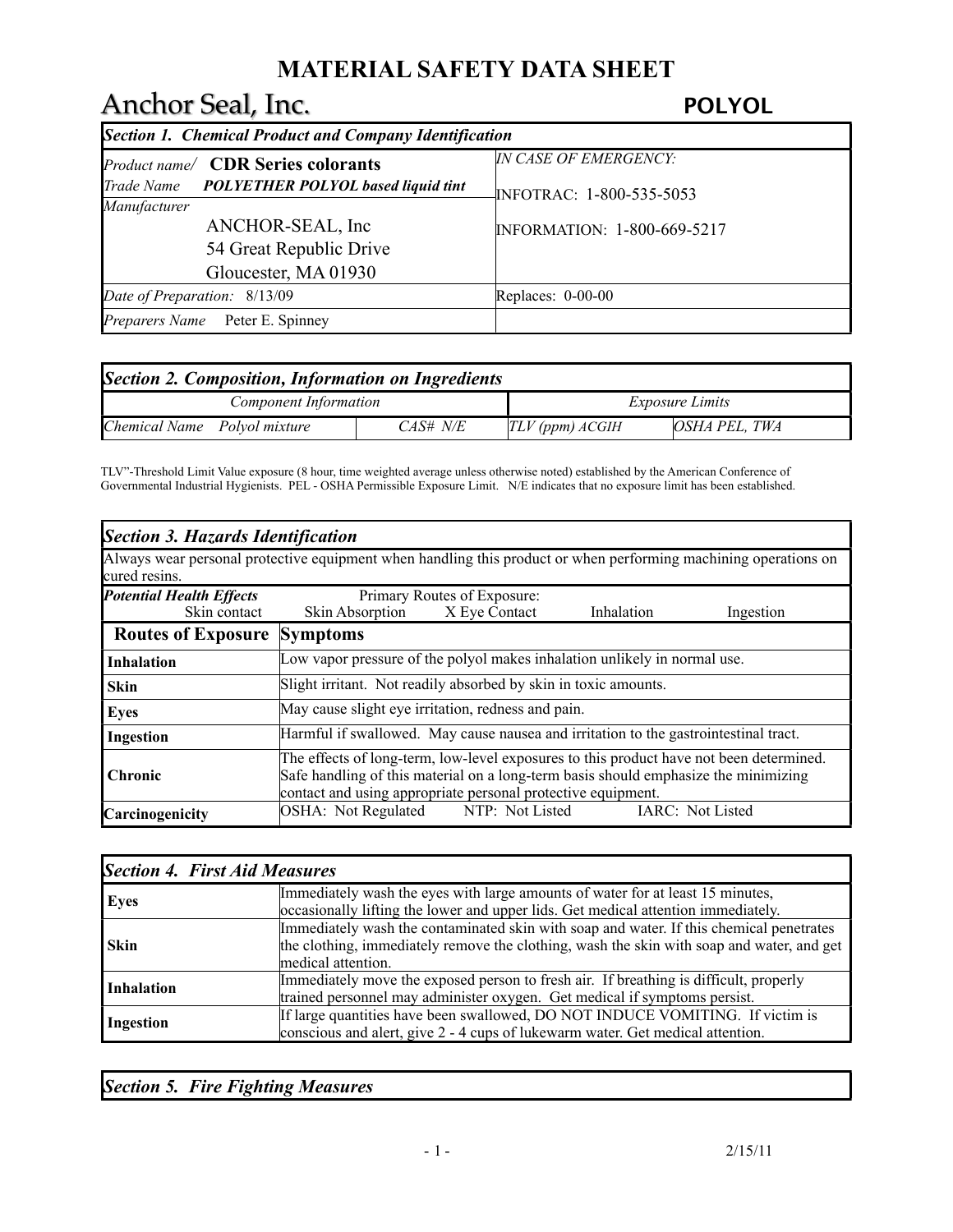# Anchor Seal, Inc. *POLYOL*

| <b>Extinguishing Media:</b>                                |                                                                                                                                                                                                                                                                                                                                    |  |  |
|------------------------------------------------------------|------------------------------------------------------------------------------------------------------------------------------------------------------------------------------------------------------------------------------------------------------------------------------------------------------------------------------------|--|--|
| X Carbon Dioxide<br>Water                                  | X Dry Chemical<br>X Foam<br>Alcohol Foam                                                                                                                                                                                                                                                                                           |  |  |
| <b>Flash Point</b>                                         | $>200^{\circ}$ F SETA Flash LEL: N/D<br>UEL: $N/D$                                                                                                                                                                                                                                                                                 |  |  |
| <b>Flammability Classification OSHA/NFPA Flash Pt. N/A</b> | Liquid<br>Class                                                                                                                                                                                                                                                                                                                    |  |  |
| <b>Extinguishing Media</b>                                 | Carbon dioxide, dry chemical, foam.                                                                                                                                                                                                                                                                                                |  |  |
| <b>Unusual Fire and Explosions Hazards</b>                 | Isolate fire area and deny unnecessary entry.<br>Fire fighters should wear positive-pressure self-contained breathing<br>apparatus (SCBA) and protective clothing.<br>Cool closed containers with WATER SPRAY to avoid rupture.<br>Heat from fire can generate vapor and decomposition products that may<br>cause a health hazard. |  |  |

## *Section 7. Handling & Storage*

Store material in a clean, cool, ventilated area away from all sources of ignition. Clean up spills at once. Keep container tightly closed when not in use. Avoid skin and eye contact. Avoid breathing vapors if generated. Always wear protective equipment. Wash hands and other exposed areas thoroughly after handling.

Provide appropriate ventilation/respiratory protection against nuisance dust during sanding/grinding of cured product.

### *Section 6. Accidental Release Measures*

ISOLATE AREA OF THE SPILL! Eliminate all ignition sources. Soak up small spills with inert solids such as vermiculite or other absorbent materials. Shovel into suitable disposal container. Persons not wearing protective equipment should be excluded from the area of spill until cleanup has been completed.

| <b>Section 8. Exposure Controls/Personal Exposure</b>                    |                                                                            |  |
|--------------------------------------------------------------------------|----------------------------------------------------------------------------|--|
| <b>Eye Protection</b>                                                    | Avoid splashing. Wear chemical-resistant safety goggles or face shield.    |  |
|                                                                          | Contact lenses must not be worn.                                           |  |
| Chemical resistant synthetic rubber (neoprene, nitrile) gloves and other |                                                                            |  |
| <b>Skin Protection</b>                                                   | protective clothing are recommended to prevent repeated or prolonged       |  |
|                                                                          | skin contact.                                                              |  |
|                                                                          | If personal exposure cannot be controlled below applicable limits by area  |  |
| <b>Respiratory Protection</b>                                            | ventilation, wear a properly fitted organic vapor/particulate respirator   |  |
|                                                                          | approved by NIOSH/MSHA for protection against materials in section 2.      |  |
|                                                                          | General area ventilation is acceptable if the exposure is maintained below |  |
| <b>Nentilation</b>                                                       | applicable exposure limits. (See Section 2) Local exhaust is               |  |
|                                                                          | recommended for confined areas. See 29 CFR 1910.146                        |  |
| <b>Other Precautions</b>                                                 | Emergency eye wash fountains and safety showers should be available in     |  |
|                                                                          | the immediate vicinity of any potential exposure.                          |  |

| <b>Section 9. Physical and Chemical Properties</b>              |      |                                 |            |
|-----------------------------------------------------------------|------|---------------------------------|------------|
| Percent Volatile Content by Volume N/E<br>(PBV) or Weight (PBW) |      | <b>Specific Gravity (gm/cc)</b> | 1.1 to 1.4 |
| <b>VOC Content (less water)</b> Note 1                          | N/E  | <b>Weight per Gallon</b>        | $9 - 12$   |
| <b>Boiling Point</b>                                            | 190C | <b>Evaporation Rate</b>         | N/E        |
| Vapor Pressure (mm Hg)                                          | N/E  | <b>Solubility in Water</b>      | Insoluble  |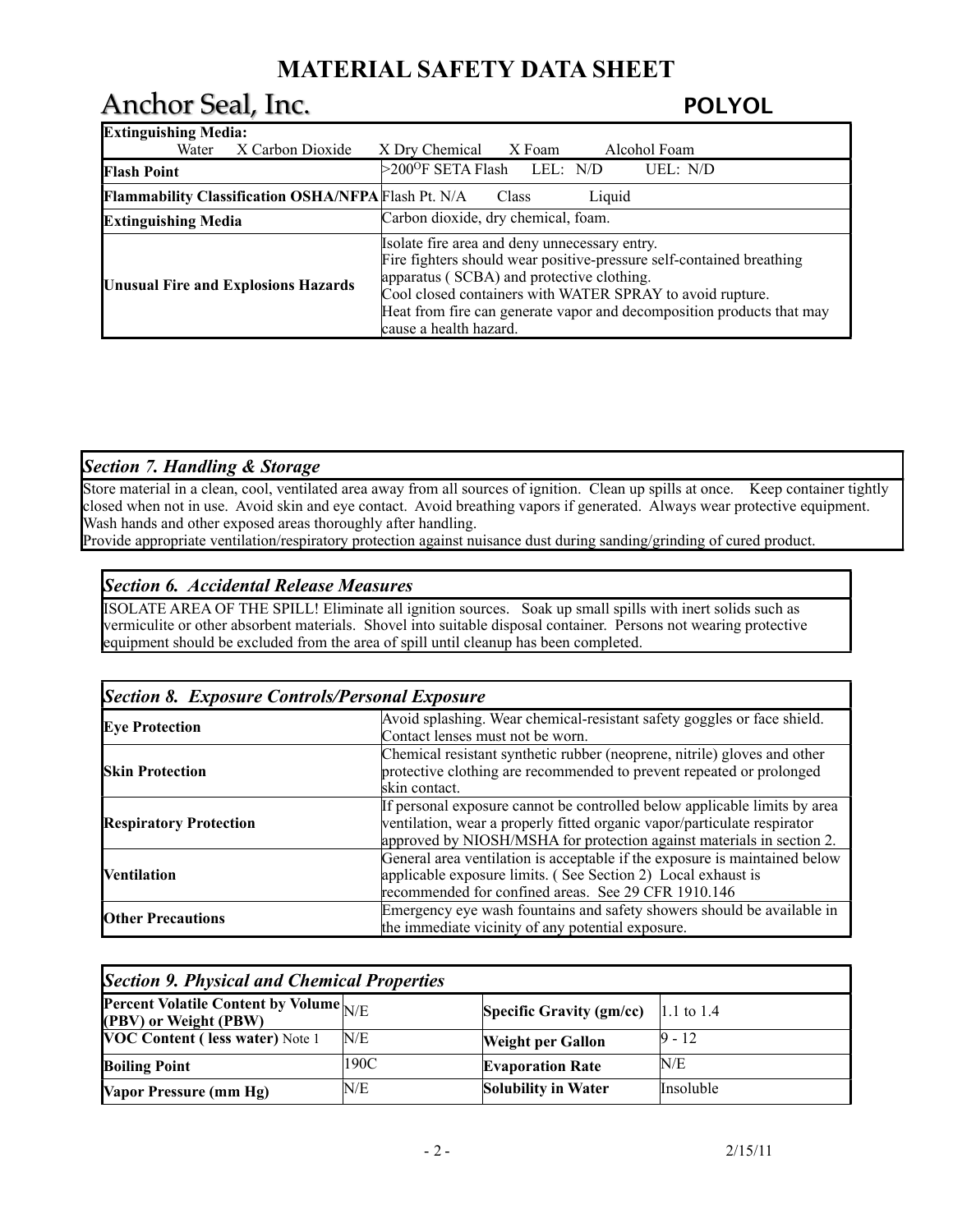# Anchor Seal, Inc. *POLYOL*

| <b>Vapor Density (Air=1)</b> | <b>Appearance and Odor</b> | Opaque appearance, mild<br>lodo' |
|------------------------------|----------------------------|----------------------------------|

| Section 10. Stability and Reactivity                                                                                                                                        |                                                                                                                                                                                                                     |  |  |
|-----------------------------------------------------------------------------------------------------------------------------------------------------------------------------|---------------------------------------------------------------------------------------------------------------------------------------------------------------------------------------------------------------------|--|--|
| <b>Stability</b>                                                                                                                                                            | Stable                                                                                                                                                                                                              |  |  |
| <b>Conditions to Avoid</b>                                                                                                                                                  | Protect from heat, sparks, flame and possible sources of ignition.                                                                                                                                                  |  |  |
| Incompatibility                                                                                                                                                             | Avoid contact with strong acids and bases                                                                                                                                                                           |  |  |
| Fumes produced when heated to decomposition may contain Carbon<br><b>Hazardous Decomposition Products</b><br>dioxide, carbon monoxide, aldehydes and other hazardous gases. |                                                                                                                                                                                                                     |  |  |
| Hazardous Polymerization                                                                                                                                                    | Mixing large quantities of polyol and diisocyanates will generate<br>significant heat. Uncontrolled cure conditions may char and decompose<br>the resultant polymer generating unidentified toxic fumes and vapors. |  |  |

| <b>Section 11. Toxicological Information Acute Toxicity</b> (see Section 3. for Exposure Symptons) |  |  |  |  |
|----------------------------------------------------------------------------------------------------|--|--|--|--|
| <b>Chemical Identity</b><br>Inhalation LC 50<br><i>DERMAL LD 50</i><br>ORAL LD 50                  |  |  |  |  |
|                                                                                                    |  |  |  |  |

## *Section 12. Ecological Information*

Material has not been tested for potential adverse effects to the environment.

## *Section 13 Disposal Considerations*

RCRA: This product, if disposed as shipped, is not considered a hazardous waste as specified in 40 CFR 261. Dispose of in accordance with all applicable federal, state and local regulations.

| <b>Section 14 Transportation Information</b> |                                                                                                                         |  |  |  |
|----------------------------------------------|-------------------------------------------------------------------------------------------------------------------------|--|--|--|
|                                              | This product, if offered for shipment, is <b>not regulated</b> by USDOT 49 CFR Parts 171 - 180: Regulation of Hazardous |  |  |  |
| Materials Transportation in Commerce.        |                                                                                                                         |  |  |  |
| <b>Shipping Information</b>                  | Non hazardous goods                                                                                                     |  |  |  |
| <b>Classification</b>                        | N/A                                                                                                                     |  |  |  |
| N/A<br><b>Identification</b>                 |                                                                                                                         |  |  |  |
| <b>Packing Group</b><br>N/A                  |                                                                                                                         |  |  |  |
| Label                                        | N/A                                                                                                                     |  |  |  |

| Section 15. Regulatory Information                                                                    |        |              |                            |
|-------------------------------------------------------------------------------------------------------|--------|--------------|----------------------------|
| <b>Regulations Governing Product:</b>                                                                 |        |              |                            |
| Inventory Status: United States (TSCA) - All ingredients are on the inventory or exempt from listing. |        |              |                            |
| <b>SARA TITLE III</b>                                                                                 |        |              |                            |
| EPCRA 311/312 Tier II Chemical Inventory Reporting: Immediate (acute)                                 |        |              |                            |
|                                                                                                       | Health | Flammability | <b>Chemical Reactivity</b> |
| <b>HMIS</b> Rating                                                                                    |        |              |                            |
| <b>Regulations Governing Ingredients</b>                                                              |        |              |                            |